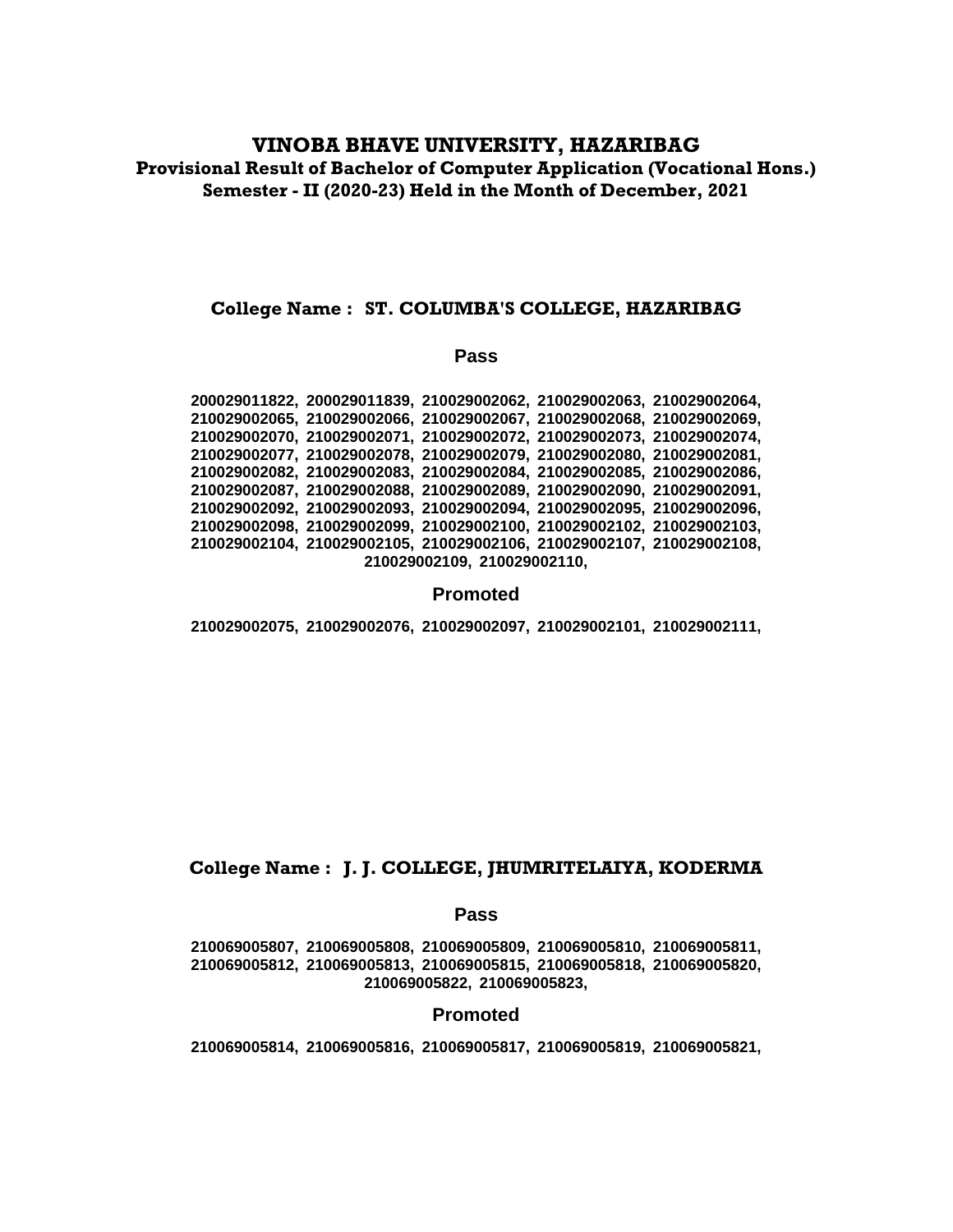#### **College Name : CHATRA COLLEGE, CHATRA**

## **Pass**

**210099007559, 210099007560, 210099007561, 210099007562, 210099007563, 210099007564, 210099007565, 210099007566, 210099007567, 210099007568, 210099007569, 210099007570, 210099007572, 210099007573, 210099007574, Promoted**

**210099007571, 210099007575, 210099007576,**

## **College Name : K. B. WOMEN'S COLLEGE, HAZARIBAG**

#### **Pass**

**210109008925, 210109008926, 210109008927, 210109008928, 210109008929, 210109008930, 210109008931, 210109008932, 210109008933, 210109008934, 210109008935, 210109008936, 210109008937, 210109008939, 210109008940, 210109008941, 210109008943, 210109008944, 210109008945, 210109008946, 210109008947, 210109008948, 210109008949, 210109008950, 210109008953, Promoted**

**210109008938, 210109008942, 210109008951, 210109008952,**

# **College Name : MARKHAM COLLEGE OF COMMERCE, HAZARIBAG**

#### **Pass**

**210199013484, 210199013485, 210199013486, 210199013487, 210199013488, 210199013489, 210199013490, 210199013491, 210199013492, 210199013493, 210199013494, 210199013498, 210199013500, 210199013501, 210199013502, 210199013503, 210199013504, 210199013505, 210199013508, 210199013509, 210199013511, 210199013512, 210199013513, Promoted**

**210199013495, 210199013496, 210199013499, 210199013510,**